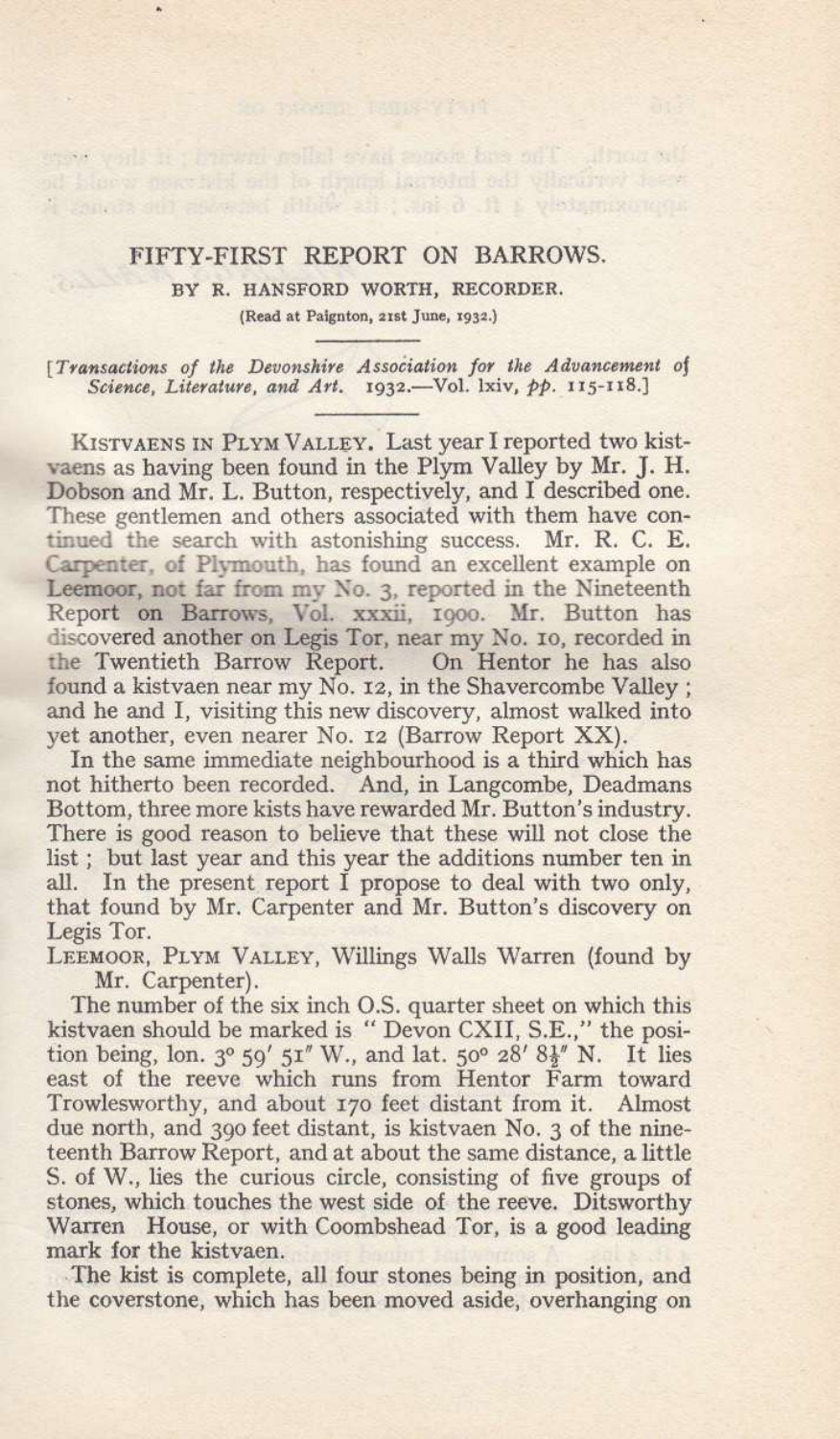the north. The end stones have fallen inward; if they were<br>reset vertically the internal length of the kistvaen would be<br>approximately 4 ft. 6 ins.; its width between the stones is

WILLINGS WALLS



## Fig. 3.

2 ft. 10 ins., and the present depth is 2 ft. 4 ins. The greatest 2 it. 10 ins., and the present depth is 2 it. 4 its greatest width 4 ft. 4 ins. A somewhat ruined retaining circle surrounds the grave; the internal diameter of this circle was probably about ten feet. The direction of th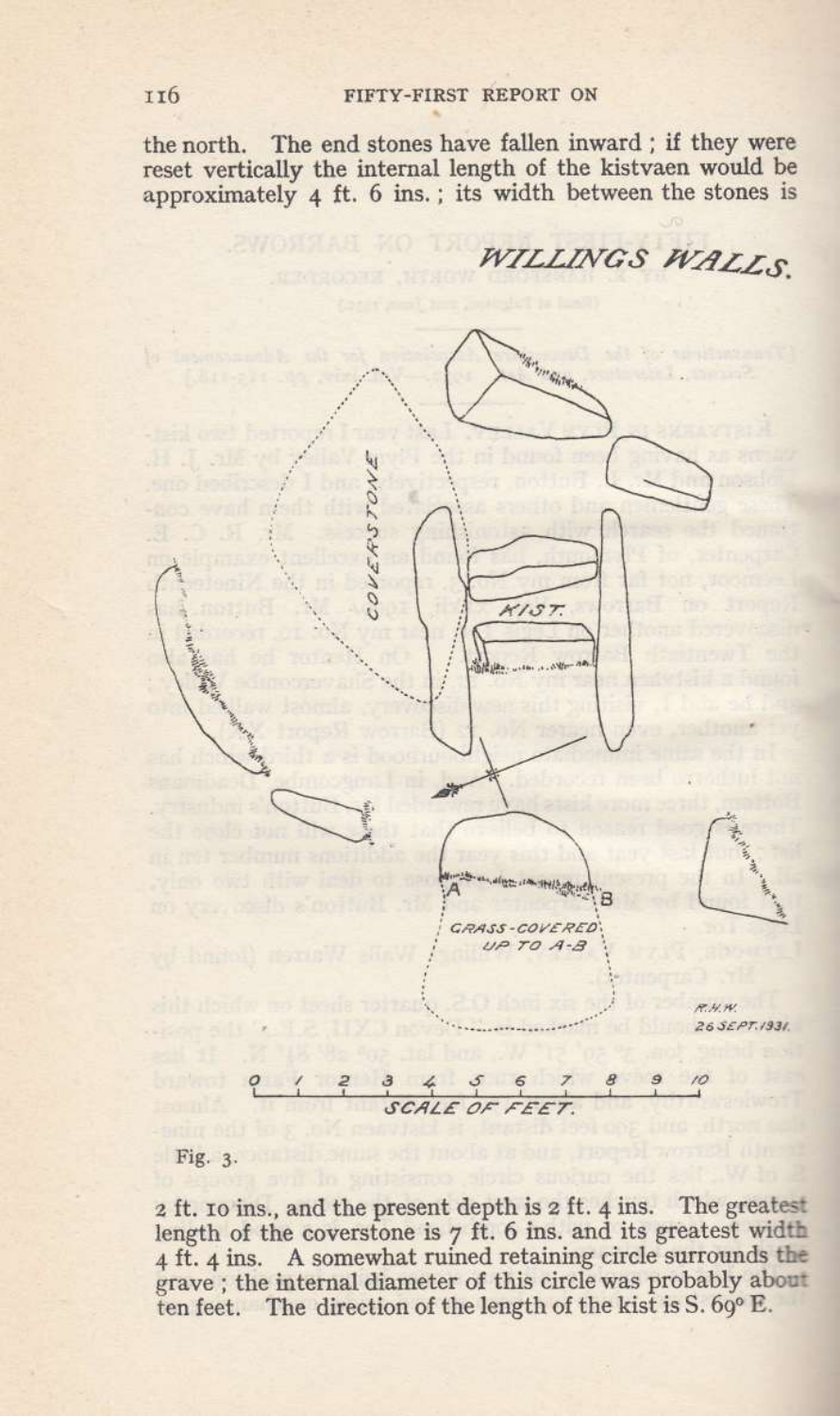

Photo R. H. Worth.

Fig. 1. VIEW OF KISTVAEN, WILLINGS WALLS WARREN looking S.670W.



Fig. 2. Plan of KISTVAEN, WILLINGS WALLS WARREN.

Barrow Report- to tace page 116.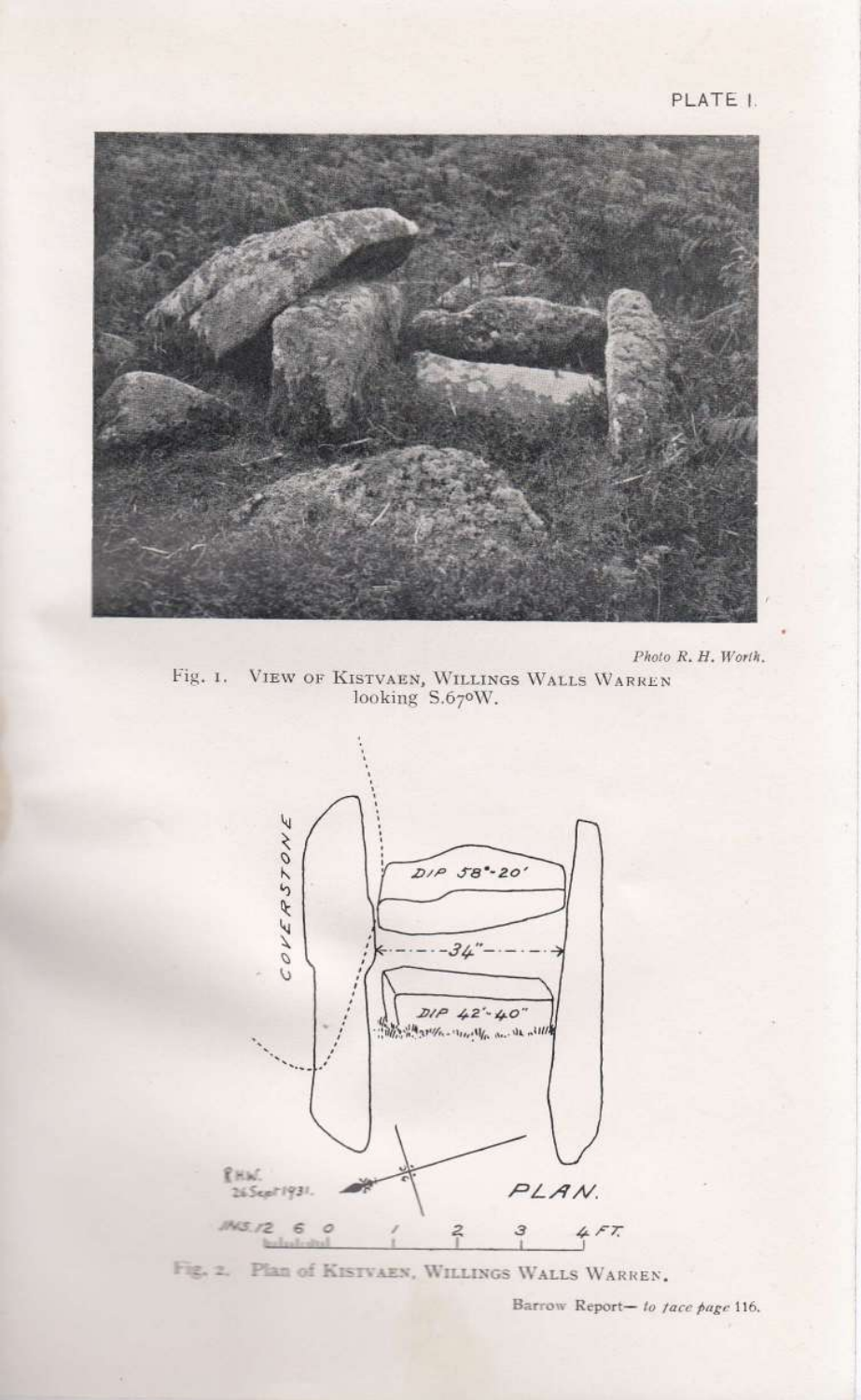

Photo R. H. Worth. Fig. 4. VIEW OF KISTVAEN, LEGIS TOR, looking N.47ºE.



Barrow Report-To face page 117.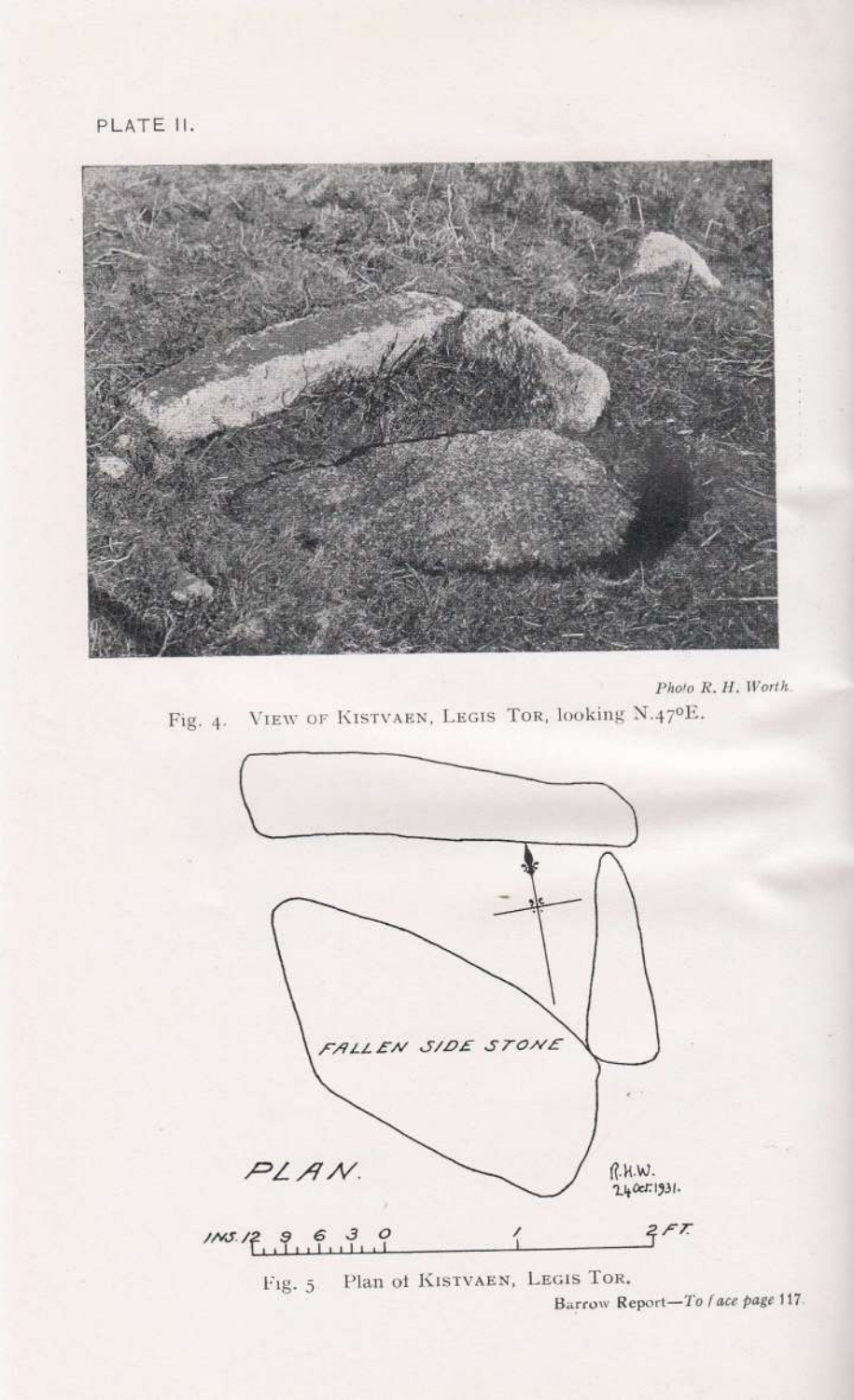Fig. r, plate I, gives a view of this kistvaen and part of the retaining circle, and Fig. z on the same plate is a plan of the kist. Fig. 3 in the text is a smaller scale plan, including detail of the coverstone and the retaining circle.

LEGIS TOR, PLYM VALLEY (found by Mr. Button).

The number of the six inch O.S. quarter sheet on which this kistvaen should be marked is " Devon CXII, S.E.", the position being, lon.  $4^{\circ}$  o'  $3I_4^{1}$ " W., and lat.  $50^{\circ}$   $28'$   $20''$  N. It lies almost due east of the northern block of Legis Tor, at a distance of 4oo yards. It is a little north of east from kistvaen No. ro, of the Twentieth Barrow Report, and about 55o feet away. One side stone and one end are in position, the other side stone has fallen, and the other end is apparently missing. The cover stone cannot be found. The original internal length was probably about z ft. z ins., the inside width was about I ft. 7 ins. The stones stand but a little above the present surface. The remains of the barrow are yet clear, and there has been a retaining circle of, perhaps, twelve feet internal diameter. The direction of length of the grave is S.  $78^\circ$  30' E.

Fig. 4, plate II, gives a view of this kistvaen, and Fig. 5 on the same plate is a plan of the kist.

LEGIS TOR, PLYM VALLEY, Kist No. 10 of the twentieth Barrow Report.

When I reported on this kistvaen intheTwentieth Report I gave no view. I now remedy this omission on plate III, where Fig.6 is a view and Fig. 7 is a repetition of the plan given in the former Report.

WIGFORD DOWN, RETAINING CIRCLE.

Several years ago the late Mr. Mackworth Parker noted a retaining circle on the north-western slope of Wigford Down, in the valley of the Meavy. It lies a little to the north of <sup>a</sup> green track which leads from the salient point of the enclosure wall between Urgles and Higher Belliver to the highroad near Durance. The circle is about r,54o feet east from the salient point of the enclosure. The location is on the six inch O,S. sheet CXII, S.W., at lon.  $4^{\circ}3'$  19<sup>1</sup>/<sub>4</sub>' W., and lat. 50° 28' 5<sup>1</sup>/<sub>4</sub>' N. Two hundred yards away, a little south of west, lies a pound with two fine hut circles associated. Neither the circle nor the pound are shown on the O.S. The southern circumference of the circle has been robbed, and the stones of the cairn have been removed. A similar fate has attended all the cairns on Wigford Down, but of some of the larger the ruin has not been as complete. The stones of the circle are rather small, there is but one the greatest dimension of which on plan exceeds four feet.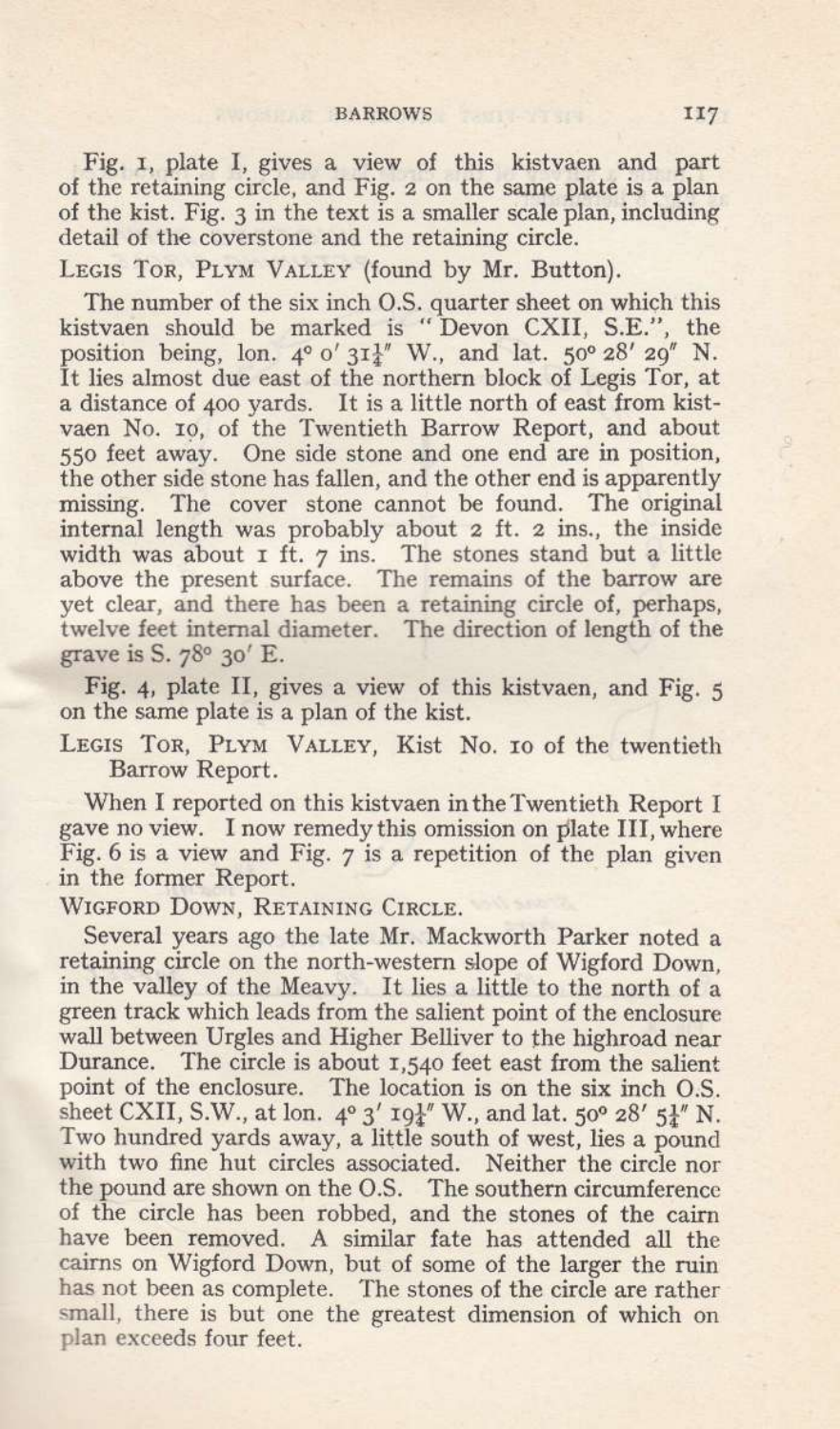I made a survey of this circle last year; it is reproduced as Fig. 8 hereunder.

WIGFORD DOWN RETAINING CIRCLE.



is thidw to missenth techors on and ind a card alaso

stood mind assassing right